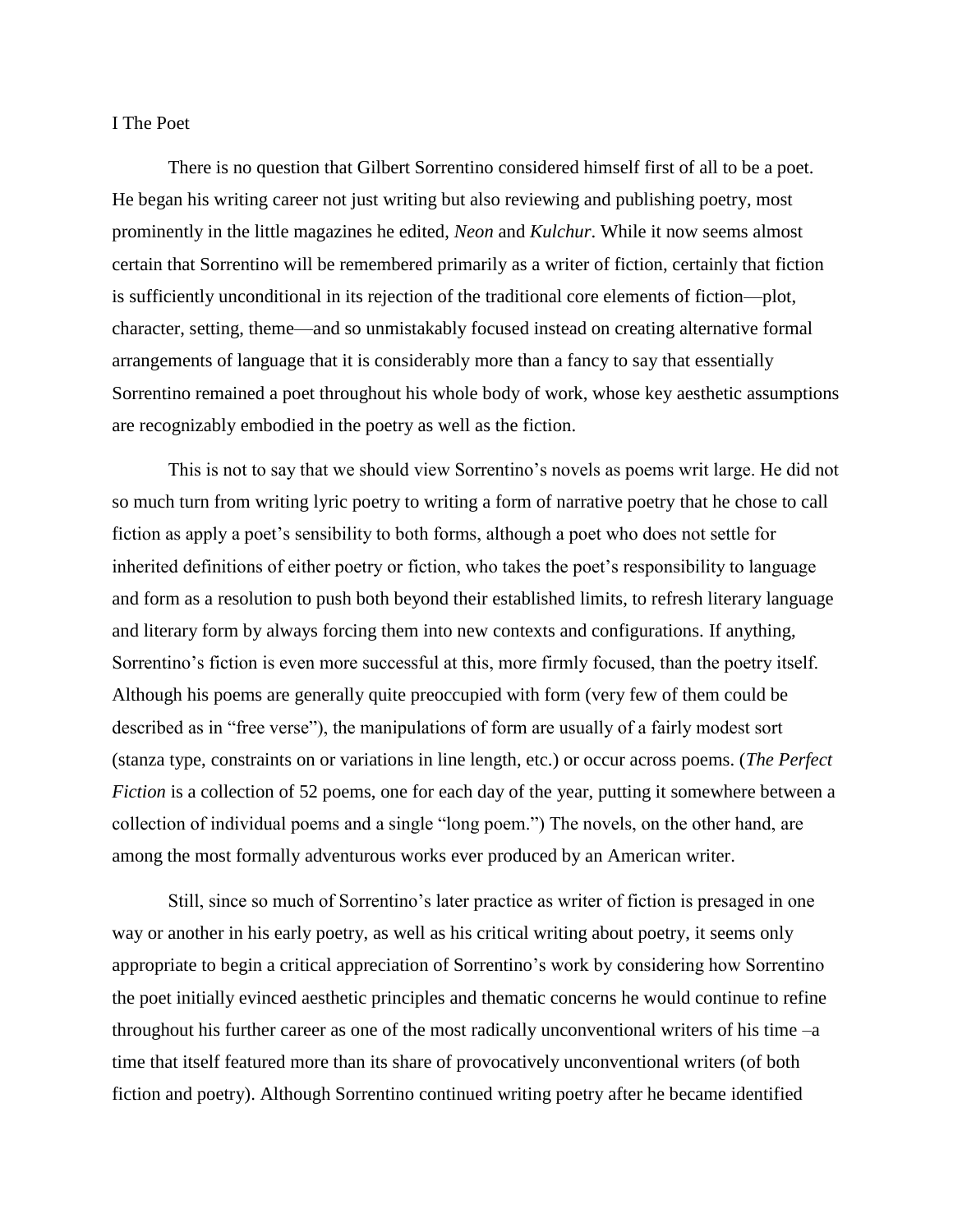primarily as a novelist (and arguably wrote some of his best poetry then), it seems pretty clear that his "poetics," applicable to all forms of serious imaginative writing, developed as part of his initial effort to establish himself as a poet and was most explicitly articulated in the criticism he also wrote while working to realize this ambition.

Sorrentino the poet is frequently described as belonging to all three of the rebellious, countercultural schools of poetry that arose in the 1950s and 1960s, the Beats, the Black Mountain poets, and the New York School. At best, however, Sorrentino's affinity with the Beats was more cultural than artistic, a shared disaffection from postwar American society and mainstream literary values. His own poems, usually self-enclosed, formally controlled lyrics, do not have much in common with the Whitman-influenced Ginsburg and Corso, although a poet such as Gary Snyder has more in common with Sorrentino in the inspiration they both take from Ezra Pound and William Carlos Williams, and Amiri Baraka, with whom Sorrentino was closely associated (when Baraka was LeRoi Jones) provided a connection to the Beats, even if he is no longer considered primarily a Beat writer. And while Sorrentino probably does have something in common with the New York poets in their greater allusiveness and indirection (later on, his fiction would also evoke their irony and audaciousness), his poetry, at least at first, is more serious-minded (although certainly not humorless), more straightforwardly earnest in its invocation of recognizably poetic images, themes, and devices.

The character of Sorrentino's poetry was most significantly affected by the poetics espoused by the Black Mountain group, especially as these poets were themselves profoundly influenced by Williams (clearly Sorrentino's most important early influence). They are the poets who received the most attention from Sorrentino the critic, and of all his contemporaries he most often lauded Robert Creeley as an influence, not just on his own poetry but on the work of a whole generation of poets: "It becomes even clearer to me that Creeley has been the bridge from Williams to us. . . He has made that work accessible to us, he has made it usable. It is Creeley who has made the forms and structures of Williams's poems available to us in terms of our own necessities and desires." We can see the direct influence of Creeley in numerous of the poems in *The Darkness That Surrounds Us*, Sorrentino's first book, in their use of "breath" (something Creeley took from Charles Olson, the leader of the Black Mountain school) to determine line length and stanza, as in "3 Quatrains":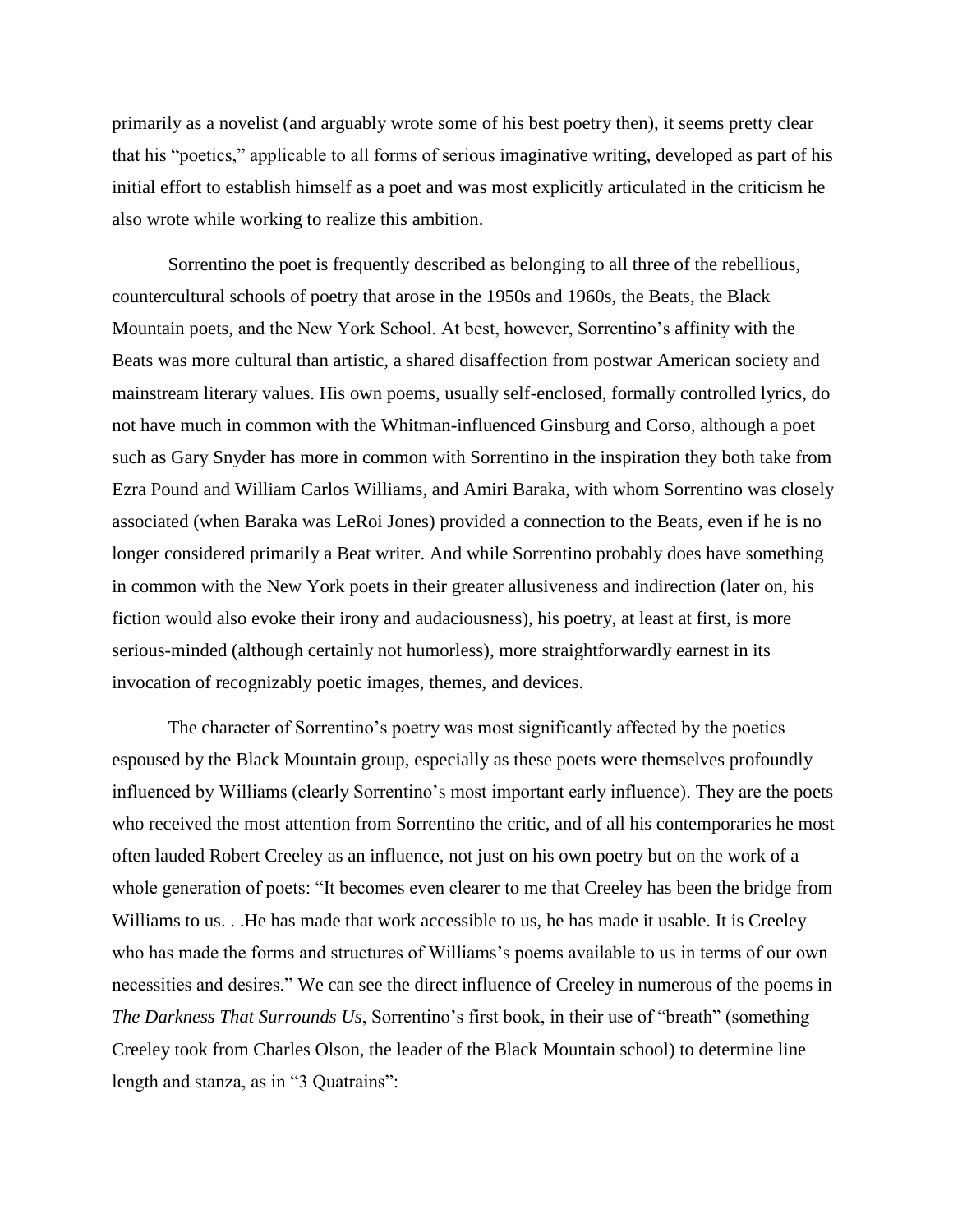When I say, love, it has a meaning to it, not

a thing, that is an untruth, a state, certainly,

"it was hot, fishing," proclaimed in December

is next to nothing to the hearer, how can he comprehend

July, yet certainly it was July, and was hot, as

much as love is when I say it, hot, that is, but no thing.

Ultimately, however, Creeley was indeed most important to Sorrentino for providing that "bridge" to William Carlos Williams, whose innovative practice, in both poetry and fiction, looms the largest as background to Sorrentino's own commitment to the aesthetic integrity of literature as he understood it, even if it was Creeley who first adapted Williams's "forms and structures" to a postwar idiom that a younger poet in the 1950s and early 1960s could appreciate. In Sorrentino's critical writing, he distinguishes two strands in modern American poetry, one perhaps best exemplified by T.S. Eliot, who encouraged a kind of academic artificiality in the poetry of his followers, which resembled "crossword puzzles and literary anagrams," while the other was initiated by Williams (helped along, perhaps by Pound), "who grappled with the problems of his own language, its cadences and barbarisms" in a way that created something entirely new in American poetry.

While the effects of Williams's ear for demotic, idiomatic speech—filtered through the "open field" practices of Olson and his followers—certainly registers in Sorrentino's poetry, in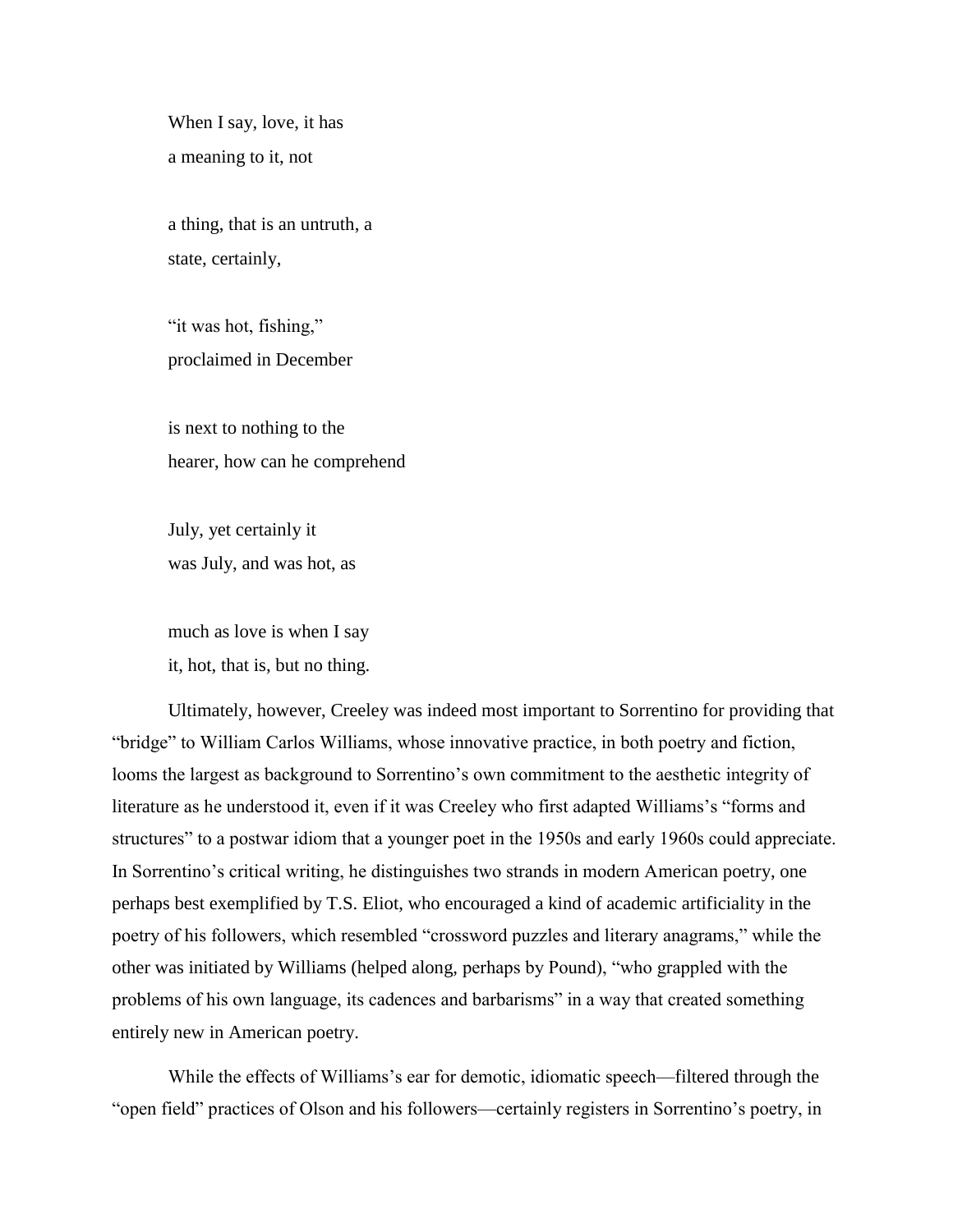fact the influence of Williams's effort to make poetry out of the "cadences and barbarisms" of American English informs all of Sorrentino's writing, fiction and poetry alike. Although the formal adventurousness of the fiction is surely evident to all readers encountering Sorrentino's novels for the first time, what those readers surely notice as well (if more intangibly) is that his prose is equally heterodox. We find none of the usual stylistic gestures we are accustomed to seeing in most "literary fiction," no flourishes of figurative language as the sign of the writer's specious "art." This kind of superficial ornamentation is precisely what William Carlos Williams stripped from his poems (his own fiction as well), and Sorrentino follows Williams in seeking a different kind of relationship with language, one that is paradoxically both more artificial and more "real."

Although Williams is to some extent associated with imagism, Sorrentino maintains that his work actually signaled the death of imagism. Instead in his poems Williams "demonstrated that if one writes the word 'glass' or 'sky' or 'rose,' one has made an 'image.'" Thus in Sorrentino's own poems we find the predominance of this kind of "image," the concrete names rather than the figurative expressions that direct attention away from the poem to the writer's own affectation of "poetic" writing.

In a fantastic light: blue of hyrangeas, white and pink. That light

before the evening starts to come fast. The sweet smell of rye and grasses, the

sounds of animals from the barns, red, of course, the hand up against

light touching the blossom. Blue. It must be blue, the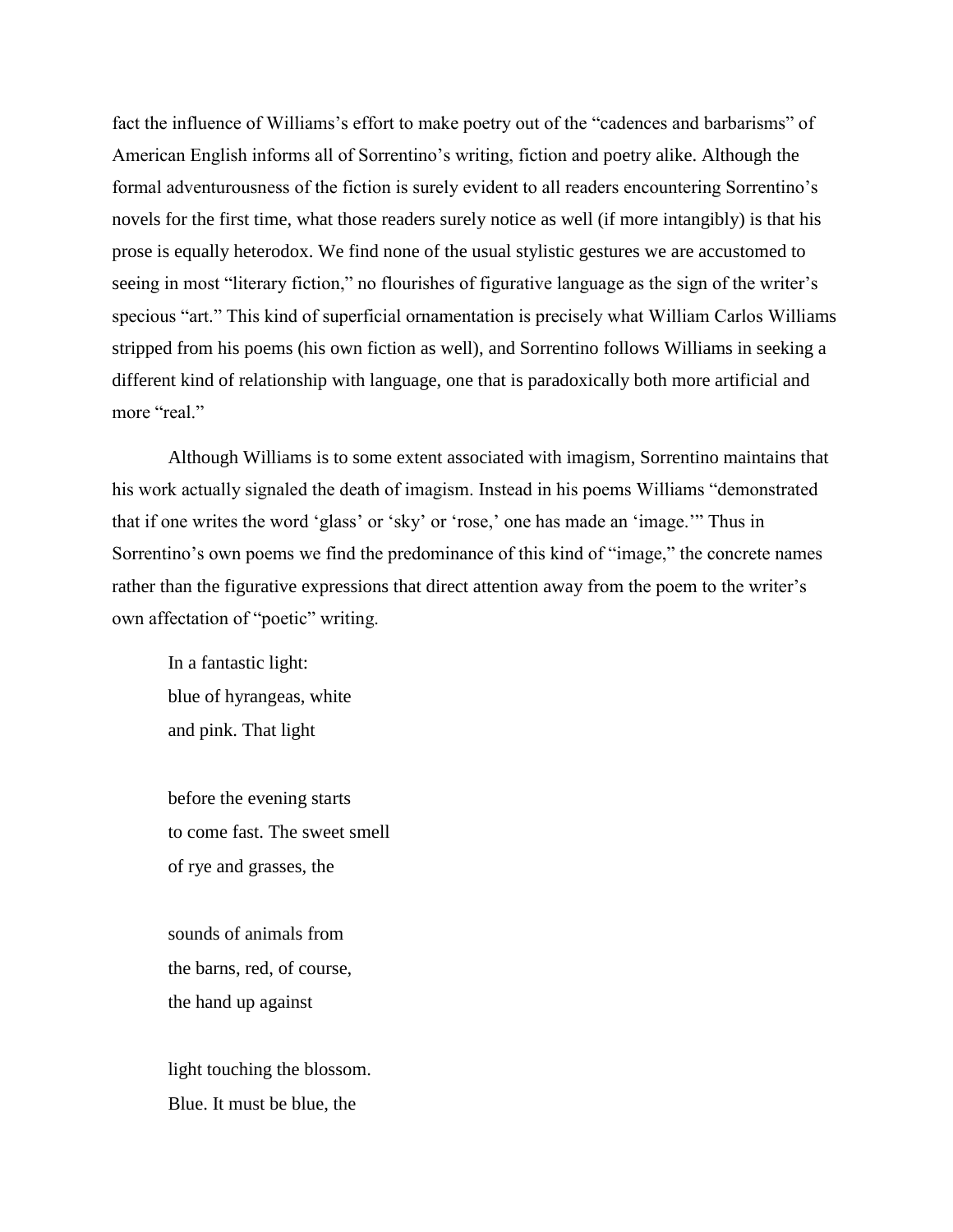away in casual gesture. Innocent. The fantastic light. Caught. Stiff. Concrete.

--*The Perfect Fiction*

Sorrentino wants a poetry of "things," but these things are not the insipid "reflections" of real world things but the distillation of the poet's imagination, "a manifestation of the poet's imagination," as he puts it in "Black Mountaineering," that "is absolutely real." The poet does not depict or comment on reality but adds something to it, adds the work of verbal art, which manifests the reality of imagination. The "blue of hydrangeas" exists in the poem, even if the speaker is not sure that it exists in the light glowing as "the evening starts to come fast." It may be "white and pink" (as may hydrangeas themselves), but those colors as well pigment the poem, as does the red of the barn, even if it is unlikely the poem refers to an actual barn. (The barn itself is there as well, nevertheless.) To reinforce the reality of "blue," it is named two more times, just after the poet's hand has attempted to touch it. The blue of hydrangeas is not an abstraction, a quality that might attach to specific objects, but is "concrete," itself the poetic object around which the poem is formed.

Sorrentino includes in *Something Said*, the collection of his critical writings published in 1984, more discussions of Williams than any other writer, but perhaps his most revealing commentary concerns Williams's fiction. Williams was in fact a rather prolific writer of fiction, both novels and short stories, and Sorrentino sees a close connection between Williams's practice as poet and as novelist in that he continues in the fiction to be dedicated to incorporating the "real," which Sorrentino reads as a rejection of depth:

It was the long period of trial and error in the composition of his verse that brought to Williams his prose style, style that. . .defies mining; i.e., there is *nothing* beneath the surface of the words. Williams specifically applied himself to the composition of a prose that functions only as paint functions in a canvas. A conventional narrative is also avoided, so that one has not even a progression of events to deal with; there are no climaxes, no denouement, no tragedy. . . .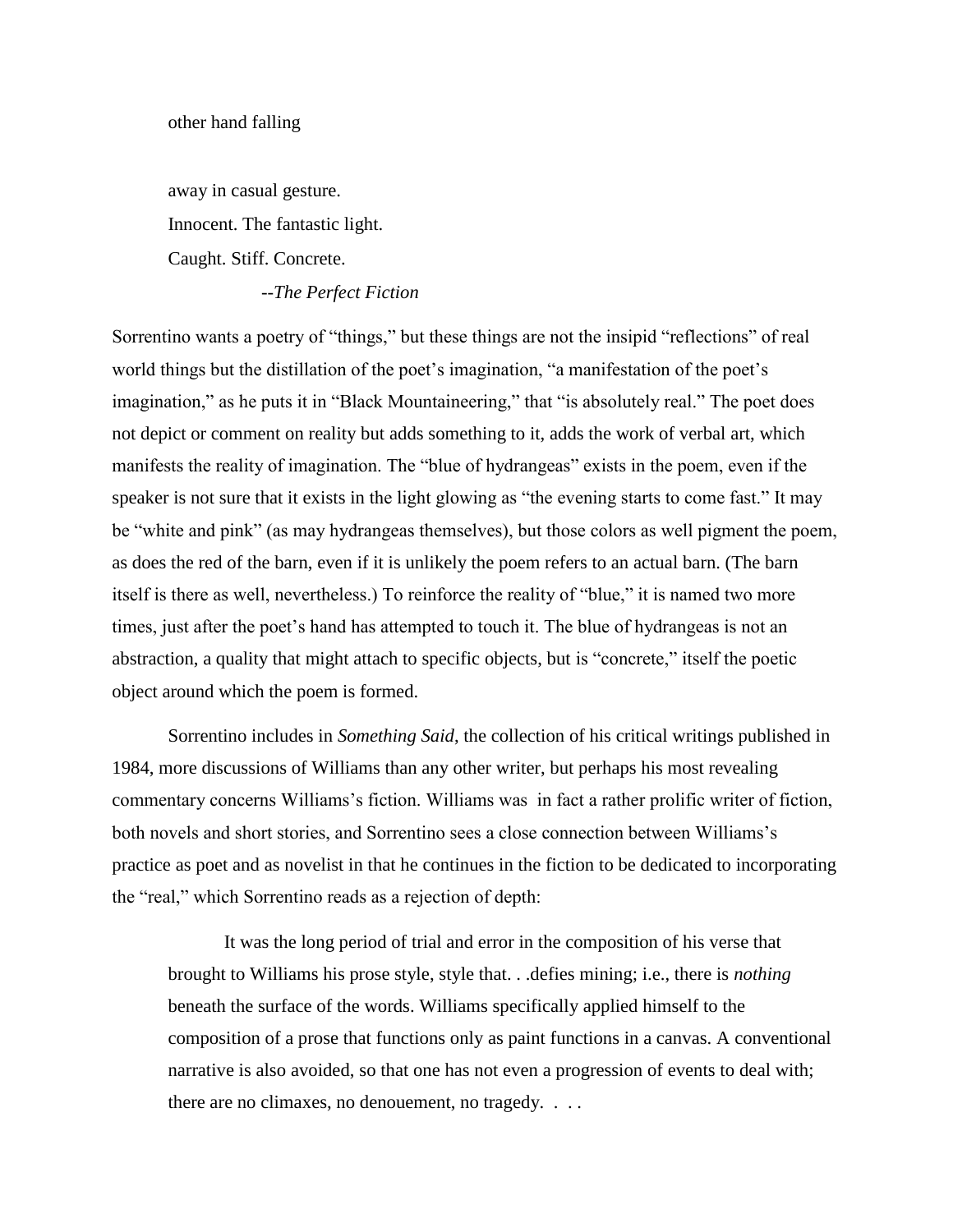In Williams's fiction, this emphasis on "surface" results not in the sort of traditional realism in which "story" reinforces attempted verisimilitude to communicate a larger theme about ordinary life but the poetic equivalent of ordinary life, a text that can be read but not interpreted because "the signals are missing." Like life, fiction such as Williams's "Strecher trilogy," according to Sorrentino, doesn't *mean* something; it simply *is*. It presents itself as an experience, not the opportunity to communicate something. It embodies American life in its very prose, a radical kind of realism indeed.

Except that ultimately it isn't exactly realism at all. Sorrentino reads Williams's fiction as pure imagination, literary compositions that begin in "life"—where else would they begin?—but that transforms lived experience into ordered language, in Williams's case ordered through the systematic absence of affect ("the signals are missing") and deliberate deflections of the reader's normal expectations of how a story will proceed. This strategy doesn't so much mimic reality as reproduce its aimless drift through a kind of prose that manages to be artful in the way it simulates that drift. The realism provided in most fiction putatively dedicated to it leaves us merely with a "pseudo-reality," content to be merely "accurate." Williams is a writer "whose imagination comprises. . .those facets of reality that bring what we do not know—or do not wish to know—about ourselves into the light."

The influence of William Carlos Williams on Sorrentino's work will be most profound in the way both his fiction and his poetry affirm the integrity of the language in which they are composed. Although to an extent Sorrentino shares Williams's determination to avoid "literary language" in favor of a more vernacular American English, in his later fiction he abandoned Williams's goal of employing it to create a more radical kind of realism. If Sorrentino still seeks to create arrangements of language that are themselves unavoidably "real," in his fiction after *The Sky Changes* and perhaps *Steelwork*, it is the arrangements that are real, as they break down form and then remake it, asking the reader to be most attentive to the words themselves (the "images" made by the words), as well as the verbal patterns and devices that work to produce the alternative formal structures. Sorrentino's fiction certainly can be read through the clarifying lens provided by his most important influences, but it, arguably more than the poetry itself, can't be reduced merely to the sum of those influences. As a poet, Sorrentino brought a more craft-like approach to a mode of midcentury poetry that as a whole could be called innovative and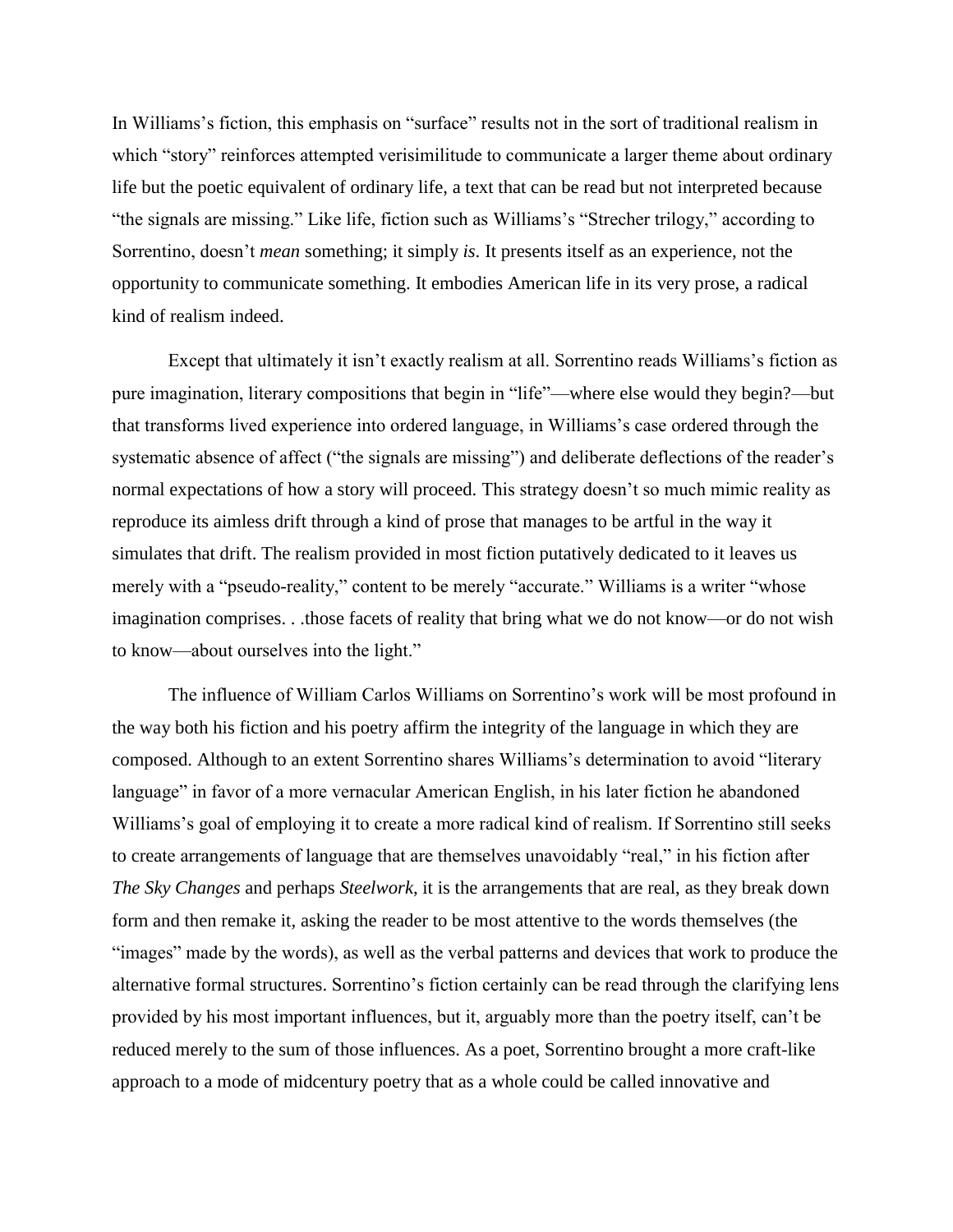audacious. As a writer of fiction, Sorrentino's work is, if not literally without precedent, as close to entirely original as any body of work in all of American literature.

We can perhaps get a provisional but more focused appreciation of the nature of Sorrentino's achievement as a poet by considering more closely one of his poems, in this case "Empty Rooms" from his second collection, *Black and White*. The reasons for choosing this poem will no doubt become obvious enough, as it both illustrates Sorrentino's typical poetic strategies and reveals his core aesthetic principles.

## **EMPTY ROOMS**

the constant is vision

## --Olson

What we see is really there, whether it be there or not, or a heaped image of the mind, the focus brings it

to reality, we see. Then what is the shape of love? Or what is its color? Is it really there, to be conquered, to be maintained in a shudder of exertion? What eyes

does it look from into ours, does it exist

in the place it has lately been?

It leaves a skinny, bewildered perfume, that is its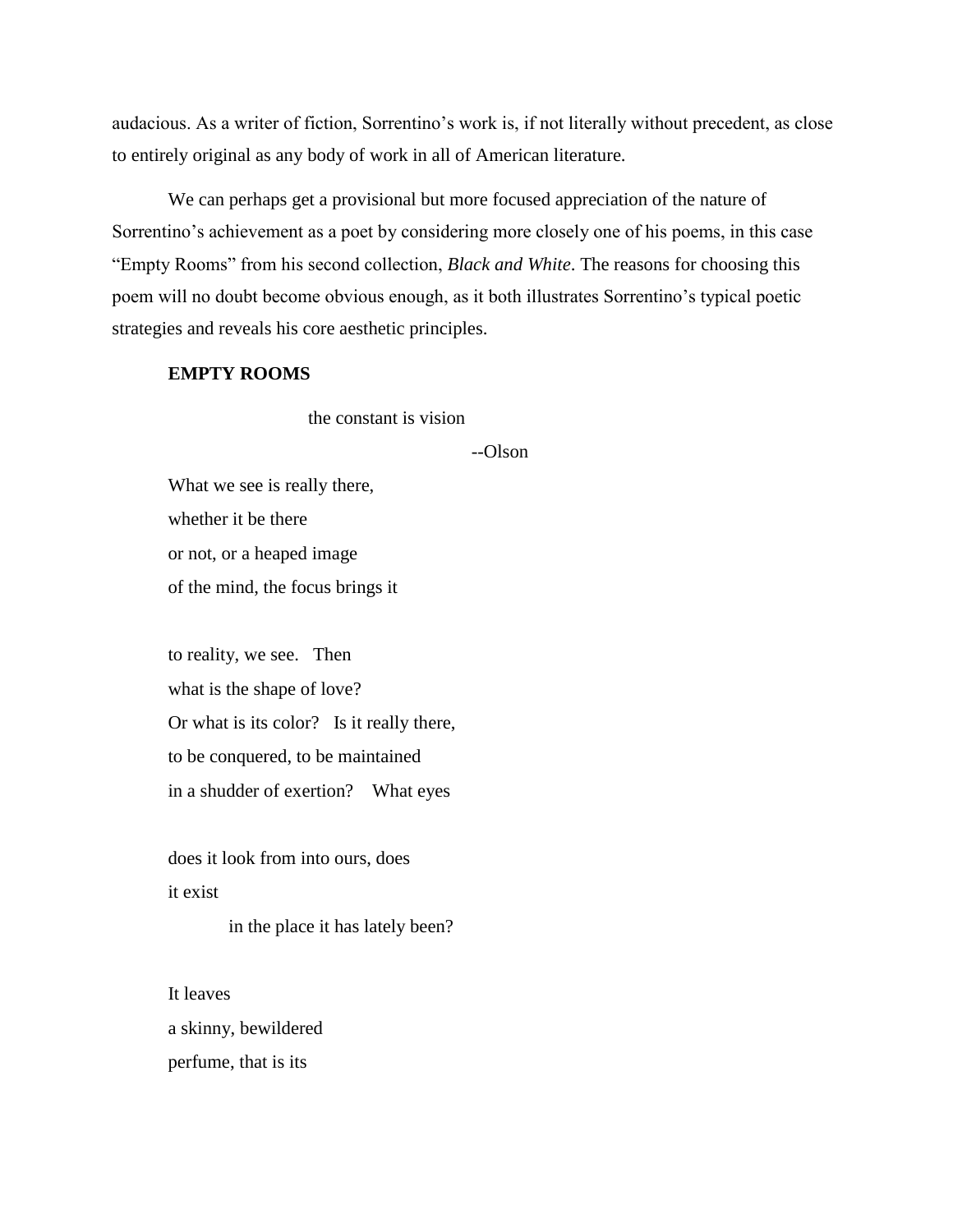terror, that and the fact of the odor, the pitiful

sound of old laughter

We are cursed

in the need to stare at it, break it open to reality, turn the shifting and hapless thing that it is

into a picture of some old emotion: a beach, a fire, hot summer nights, what

was the name of the person we talked with? And the curse is squared

as we invent, make real, it is real, we will it so.

This poem is very attentive to form, although it is not in one of the fixed forms traditionally associated with lyric poetry. It seems very much aligned with the "projectivist verse" advocated by Charles Olson (whose admonition to a holistic "vision" serves as the poem's epigraph). At first glance, the poem might be described as "free verse," except what may seem an irregular structure is actually organized through measuring the length of line as a unit of thought, or what Olson called "breath," a line or phrase that might be as "musical" or as "lyrical" as traditional verse but is not a lyricism enforced by the demands of orthodox "closed form" prosody. That this leads to lines that are of conventional length, that are much truncated (one or two words), or that contain conspicuous caesuras (lines 11-12, and 19-20, most obviously) does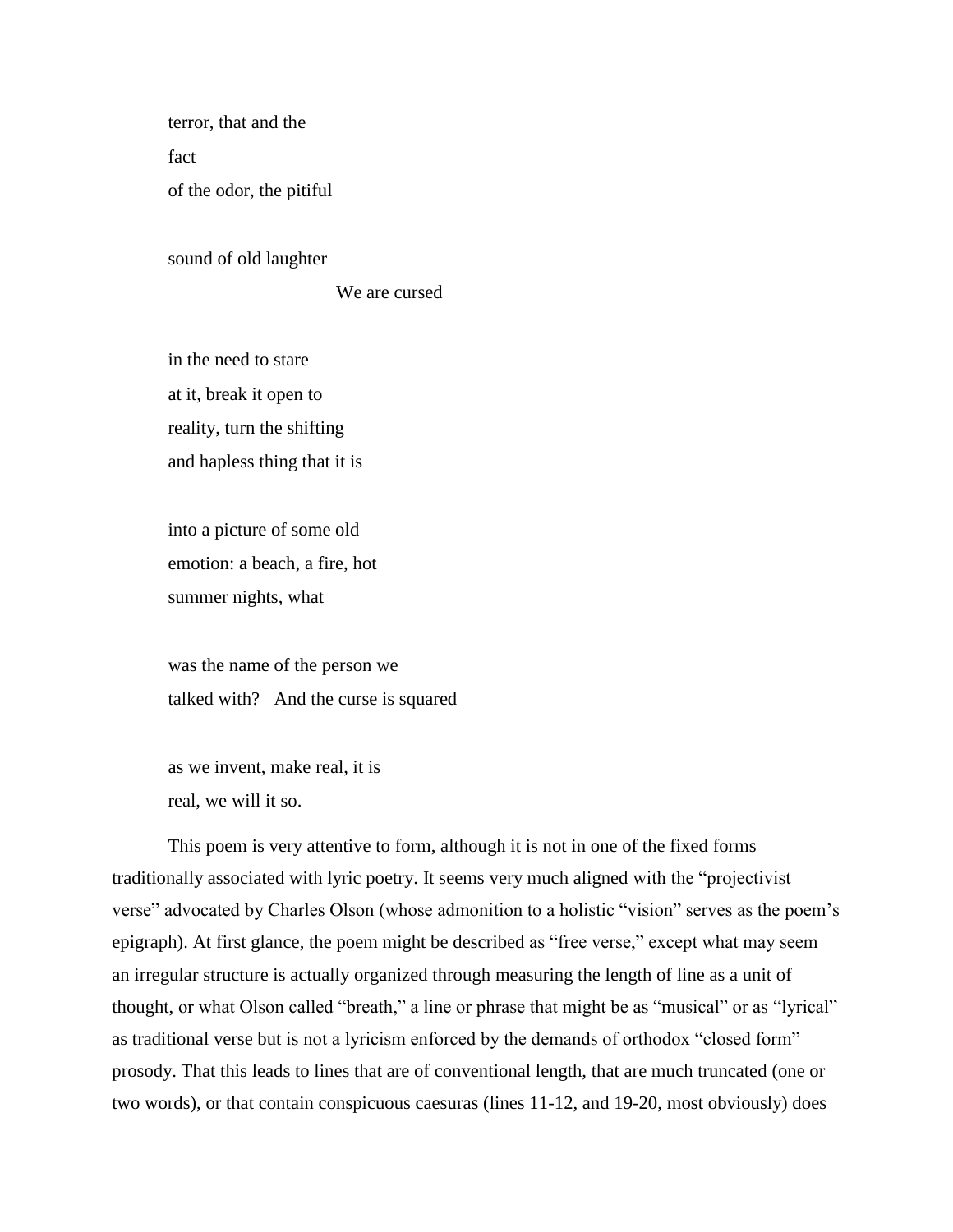not mean the poem observes no particular formal procedure: each expression receives the emphasis it requires, complete in itself, to achieve its intended effect. The poem's form thus becomes the reflection of its content, or, as Sorrentino himself put it in an essay on Olson, "it takes the shape that the thought of the poem demands."

Like many of Sorrentino's poems, especially those written early in his career when he considered himself most exclusively a poet, "Empty Rooms" is a poem characterized by its "thought." Obviously it could be considered a kind of love poem, but as such it actually represents a significant tendency in Sorrentino's poetry. Indeed, a number of the poems in *Black and White* could be characterized as love poems, albeit love filtered through Sorrentino's withering and always clear-eyed appraisal of its burdens and its fragile endurance:

. . .the boundaries

of love are unknown, they are what we wish to make of them, see, they run to the edge of the windows and fall out, splintered, each

fragment holding love and suddenly lost in the enormous sun that covers the brilliant world it dreams.

--"What I Mean Is"

"Empty Rooms" is not so much a love poem per se, however, as it is a meditation on our efforts to make an abstraction concrete, to "see" love as a reality: "We are cursed/in the need to stare/at it, break it open to/reality. . . ." Even if "reality" in this case begins as a "heaped image of the mind," our "focus" in effect makes the image real. Inevitably it becomes tangible through connection to sensory details, details of sight ("what is its color?"), smell ("a skinny, bewildered perfume") and sound ("the pitiful sound of old laughter"). But "the curse is squared/as we invent, make real." Finally, then, this is an assertion of the power of a poem to "make real." Poetry provides that "focus" that allows the poet to invoke color and scent as the imagination makes these real—"we invent"—through the materiality of the poet's words.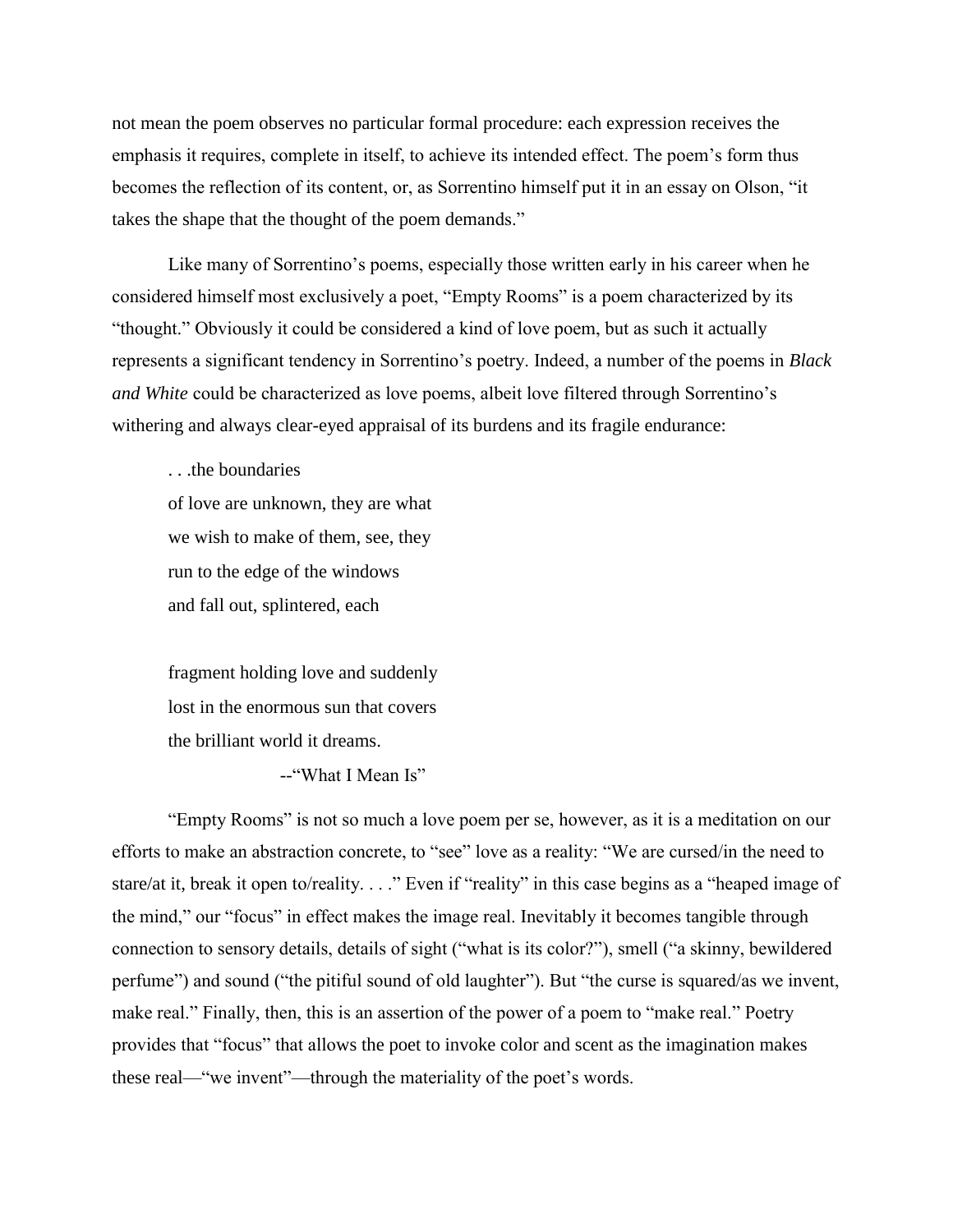In "Empty Rooms" Sorrentino's language is occasionally "poetic" in its use of figurative expressions, but these expressions are not attempts to conjure the kinds of arresting (and often isolated) images that are frequently offered up as "fine writing" in much American poetry. In Sorrentino's poems these tropes are not its primary interest, the poetry that the poem supports, so to speak, but are themselves in support of the cumulative image the poem as a whole manifests as a completed utterance. If "love" is ultimately an abstraction that becomes "real" through its association with palpable sensory experience, the poem makes it concrete as the poet reimagines it in the exactitude of his language.

Such exactitude—a due regard for words as the source of the writer's art—characterizes all of Sorrentino's poetry, which does not convey the impression of loosely organized speech or offhand jokiness, although his poems can often be very funny indeed. Thus while Sorrentino's poetry exhibits a more controlled approach to form, including occasional resort to traditional forms such as the sonnet, than some other poets of his generation, it is his attention to the specific effects of language, his strategic disposition of words within the poem's verbal structure, that most defines Sorrentino's poetic sensibility. Perhaps an especially visible example of such an approach can be found in *The Orangery* (1978), which uses it not just as a method of fashioning individual poems but as the informing principle uniting all of the poems included in this volume.

*The Orangery* is a collection of sonnets—or at least of predominantly 14-line poems (in some cases longer but in multiples of 14), since the poems are structured in vast array of stanzaic forms, line lengths, and other particular devices—each of which employs the word "orange" at least one time. Ultimately the word appears in all of its significations—color, fruit (also orangeade and orange ice), tree, blossom, place name, and in some cases turned into conceits ("sunny orange sound," "orange love," "oranged"). In addition to enacting a multitude of specific instances of "orange," the poems are almost inevitably saturated with it and other colors, the complements and contrasts of orange, although of course it is the word itself, its repetition, that forces the impression. As shades and variations of orange give individual poems their immediate verbal hue, ultimately as well the poems as a whole are pervaded by a kind of impalpable coloration—as if the poems could internally materialize the image—that indeed transforms them collectively into a poetically invoked "orangery."